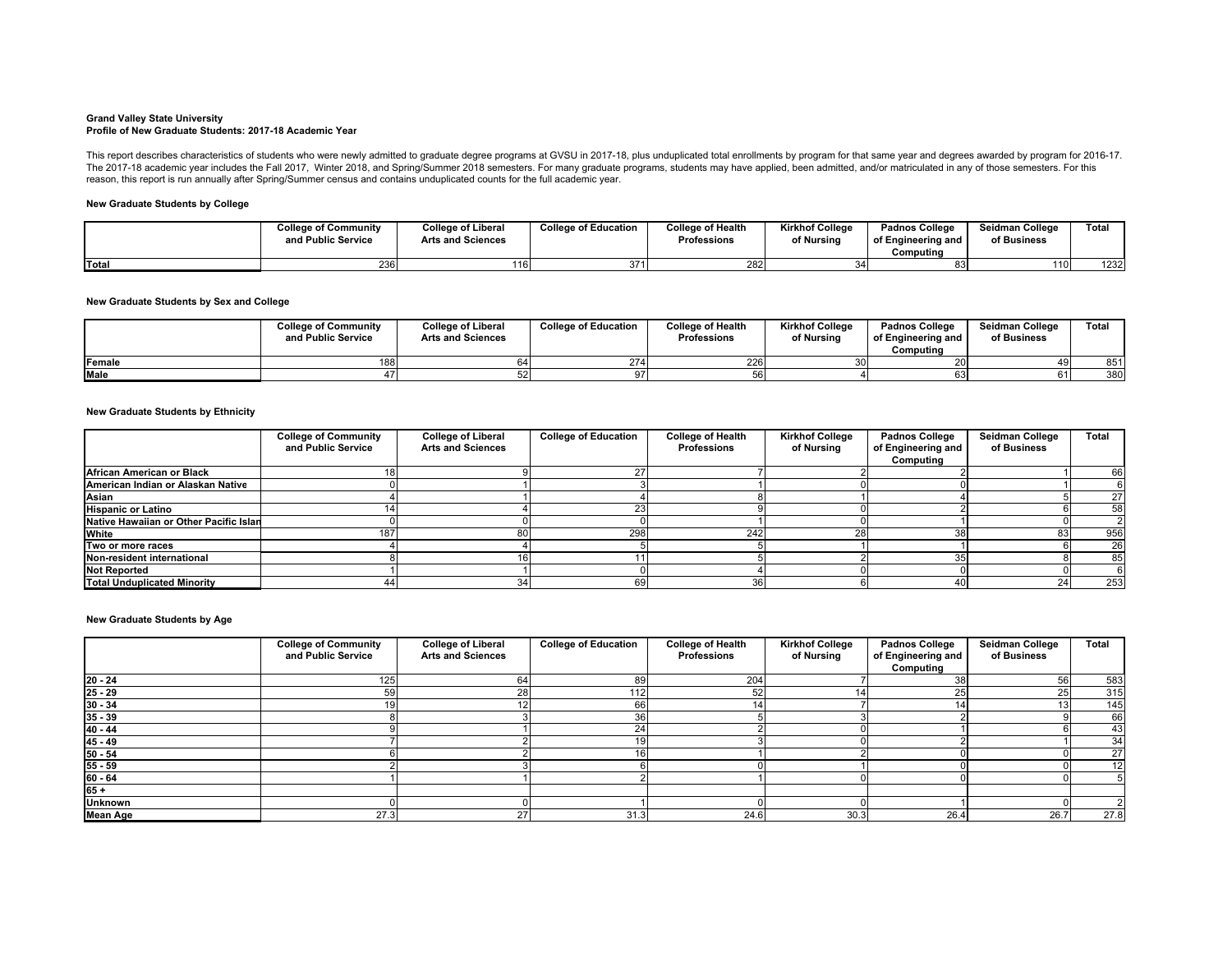## **New Graduate Students by Geographic Origin Michigan**

|                        | <b>College of Community</b><br>and Public Service | <b>College of Liberal</b><br><b>Arts and Sciences</b> | <b>College of Education</b> | <b>College of Health</b><br>Professions | <b>Kirkhof College</b><br>of Nursing | <b>Padnos College</b><br>of Engineering and<br>Computing | Seidman College<br>of Business | Total                   |
|------------------------|---------------------------------------------------|-------------------------------------------------------|-----------------------------|-----------------------------------------|--------------------------------------|----------------------------------------------------------|--------------------------------|-------------------------|
| MI - Alcona            |                                                   |                                                       | $\mathbf 0$                 | $\mathbf 0$                             | $\mathbf 0$                          | $\Omega$                                                 | $\mathbf 0$                    | $\overline{1}$          |
| MI - Allegan           | 8                                                 | $\mathcal{D}$                                         | $\overline{4}$              | 5                                       | $\overline{0}$                       | 2                                                        | 3                              | 24                      |
| MI - Alpena            |                                                   |                                                       |                             |                                         | $\mathbf{0}$                         | $\Omega$                                                 | $\mathbf 0$                    | $\overline{4}$          |
| MI - Antrim            | $\mathbf 0$                                       |                                                       | 3                           | $\Omega$                                | $\mathbf{0}$                         | $\Omega$                                                 | $\Omega$                       | 3                       |
| MI - Barry             | $\mathbf 0$                                       | $\Omega$                                              | 3                           | 3                                       | $\mathbf{0}$                         | $\Omega$                                                 | $\overline{1}$                 | $\overline{7}$          |
| MI - Bay               | $\mathbf{1}$                                      | $\Omega$                                              | 1                           | $\mathbf 0$                             | $\mathbf{0}$                         | $\Omega$                                                 | $\mathbf 1$                    | 3                       |
| MI - Benzie            | $\mathbf 0$                                       |                                                       | 3                           | $\mathcal{P}$                           | $\mathbf{0}$                         | $\Omega$                                                 | $\Omega$                       | $\overline{5}$          |
| <b>MI - Berrien</b>    | $\overline{2}$                                    | $\Omega$                                              | $\overline{2}$              | 3                                       | $\mathbf 0$                          | $\Omega$                                                 | $\mathbf 0$                    |                         |
| MI - Branch            | $\mathbf 0$                                       | 2                                                     | $\mathbf{0}$                | $\mathbf 0$                             | $\mathbf{0}$                         | $\Omega$                                                 | $\mathbf 0$                    | $\overline{\mathbf{c}}$ |
| MI - Calhoun           | 3                                                 |                                                       | $\Omega$                    | $\overline{4}$                          | $\mathbf{0}$                         |                                                          | $\Omega$                       | $\overline{7}$          |
| MI - Cass              | 0                                                 |                                                       | $\overline{2}$              | $\Omega$                                | $\mathbf 0$                          | n                                                        | $\Omega$                       | $\overline{\mathbf{c}}$ |
| MI - Charlevoix        | $\mathbf 0$                                       |                                                       | $\overline{4}$              |                                         | $\overline{0}$                       | $\Omega$                                                 | $\mathbf 0$                    | $6\overline{6}$         |
| MI - Cheboygan         | $\overline{2}$                                    |                                                       | $\overline{0}$              |                                         | $\mathbf 0$                          |                                                          | $\Omega$                       | 3                       |
| MI - Chippewa          | $\mathbf 0$                                       |                                                       |                             | $\Omega$                                | $\mathbf 0$                          | $\Omega$                                                 | $\mathbf 0$                    | $\overline{\mathbf{c}}$ |
| MI - Clare             | ō                                                 | $\Omega$                                              | $\overline{0}$              | $\overline{1}$                          | $\overline{0}$                       | $\mathbf 0$                                              | $\mathbf 0$                    | $\mathbf{1}$            |
| <b>MI - Clinton</b>    |                                                   |                                                       | $\overline{2}$              | $\overline{2}$                          | $\mathbf{0}$                         | $\Omega$                                                 | 0                              | 5                       |
| MI - Delta             | $\mathbf 0$                                       | n                                                     | $\overline{0}$              |                                         | $\overline{0}$                       | $\Omega$                                                 |                                | $\overline{\mathbf{c}}$ |
| <b>MI</b> - Dickinson  | $\mathbf 0$                                       | $\Omega$                                              | $\overline{0}$              | $\mathbf 0$                             | $\mathbf 0$                          | $\overline{0}$                                           | $\overline{1}$                 | $\mathbf{1}$            |
| MI - Eaton             |                                                   |                                                       | $\overline{2}$              | 3                                       | $\overline{0}$                       | $\Omega$                                                 | $\mathbf 0$                    | $\overline{7}$          |
| MI - Emmet             | $\Omega$                                          | ſ                                                     | $\overline{2}$              | $\overline{4}$                          | $\overline{0}$                       | $\Omega$                                                 | $\mathbf 0$                    | 6                       |
| MI - Genesee           | 5                                                 | $\mathfrak{p}$                                        | 3                           | $\overline{1}$                          | $\overline{0}$                       |                                                          | $\mathbf 0$                    | 12                      |
| MI - Grand Traverse    |                                                   | n                                                     | 6                           | 12                                      | 5                                    | $\Omega$                                                 | -1                             | 25                      |
| <b>MI - Gratiot</b>    | $\Omega$                                          |                                                       | $\overline{0}$              |                                         | $\mathbf 0$                          | $\Omega$                                                 | $\mathbf 0$                    | $\mathbf{1}$            |
| MI - Hillsdale         |                                                   |                                                       | $\mathbf 0$                 | $\Omega$                                | $\mathbf 0$                          | $\Omega$                                                 | $\Omega$                       | $\mathbf{1}$            |
| MI - Houghton          | $\mathbf 0$                                       | $\Omega$                                              | $\overline{0}$              | $\overline{1}$                          | $\overline{0}$                       | $\Omega$                                                 | $\mathbf 0$                    | $\overline{1}$          |
| MI - Huron             | $\overline{2}$                                    | n                                                     | $\overline{0}$              | $\overline{2}$                          | $\mathbf 0$                          | $\Omega$                                                 | $\mathbf 0$                    | $\overline{4}$          |
| MI - Ingham            |                                                   |                                                       | $\overline{4}$              | 8                                       | $\overline{0}$                       | $\Omega$                                                 |                                | 15                      |
| MI - Ionia             |                                                   | $\Omega$                                              | 5                           | 3                                       | $\overline{0}$                       |                                                          | $\overline{1}$                 | 11                      |
| MI - Isabella          | $\Omega$                                          |                                                       |                             | $\overline{2}$                          | $\mathbf 0$                          | ſ                                                        | $\mathbf 0$                    | 3                       |
| MI - Jackson           | $\Omega$                                          |                                                       | 3                           |                                         | $\mathbf{0}$                         |                                                          |                                | $\,6$                   |
| MI - Kalamazoo         |                                                   |                                                       | 13                          | 12                                      | $\Omega$                             |                                                          | 8                              | 36                      |
| MI - Kent              | 107                                               | 44                                                    | 114                         | 51                                      | 16                                   | 23                                                       | 46                             | 401                     |
| MI - Lapeer            | $\overline{2}$                                    | $\Omega$                                              |                             | $\Omega$                                | $\mathbf{0}$                         | $\Omega$                                                 |                                | 4                       |
| MI - Leelanau          | $\mathbf 0$                                       | $\Omega$                                              | $\overline{2}$              | $\overline{1}$                          | $\overline{2}$                       | $\Omega$                                                 | $\mathbf 0$                    | $\overline{5}$          |
| <b>MI</b> - Livingston | 3                                                 | 2                                                     |                             | 6                                       | $\mathbf{0}$                         | 2                                                        | $\mathbf 0$                    | 14                      |
| <b>MI - Mackinac</b>   | $\overline{0}$                                    | n                                                     | $\overline{0}$              | $\mathbf 0$                             | $\overline{0}$                       | $\Omega$                                                 |                                | $\overline{1}$          |
| MI - Macomb            | $\overline{2}$                                    | 3                                                     | 13                          | $\overline{7}$                          | $\mathbf 0$                          | 3                                                        | 3                              | 31                      |
| <b>MI - Manistee</b>   | 0                                                 | $\Omega$                                              | $\mathbf 0$                 | $\overline{2}$                          | $\mathbf 0$                          | n                                                        | $\mathbf 0$                    | $\overline{\mathbf{c}}$ |
| <b>MI - Marquette</b>  | 1                                                 |                                                       | $\overline{0}$              | $\Omega$                                | $\mathbf 0$                          |                                                          |                                | $\overline{\mathbf{c}}$ |
| MI - Mason             | $\mathbf 0$                                       | $\Omega$                                              | $\mathbf 0$                 | $\overline{1}$                          | $\overline{0}$                       |                                                          | $\mathbf 0$                    | $\mathbf{1}$            |
| MI - Mecosta           | $\Omega$                                          | n                                                     |                             | 2                                       | $\overline{0}$                       |                                                          | $\mathbf 0$                    | $\overline{4}$          |
| MI - Midland           | $\overline{2}$                                    |                                                       | $\overline{2}$              |                                         | $\mathbf 0$                          |                                                          |                                | 7                       |
| <b>MI - Missaukee</b>  | $\Omega$                                          |                                                       | $\overline{2}$              | $\mathcal{P}$                           | $\overline{0}$                       |                                                          | $\Omega$                       | 4                       |
| MI - Monroe            | $\mathbf 0$                                       | $\Omega$                                              | $\overline{4}$              | $\overline{1}$                          | $\mathbf{0}$                         | $\Omega$                                                 | $\mathbf 0$                    | 5                       |
| <b>MI - Montcalm</b>   |                                                   |                                                       |                             | $\overline{2}$                          | $\mathbf 0$                          | $\Omega$                                                 | $\mathbf 0$                    | $\overline{4}$          |
| MI - Muskegon          | 13                                                | 2                                                     | 14                          | 10                                      | $\mathbf 0$                          | $\Omega$                                                 | 2                              | 41                      |
| MI - Newaygo           | $\overline{2}$                                    | $\Omega$                                              | 3                           | $\overline{c}$                          | $\mathbf 0$                          | $\mathbf 0$                                              | $\blacktriangleleft$           | $\overline{8}$          |
| MI - Oakland           | 5                                                 | 3                                                     | 24                          | 27                                      | $\mathbf 0$                          | $\Omega$                                                 | 5                              | 64                      |
| MI - Oceana            | 1                                                 | n                                                     | $\overline{0}$              | $\overline{1}$                          | $\overline{0}$                       | $\Omega$                                                 | $\mathbf 0$                    | $\overline{2}$          |
| MI - Ogemaw            | $\Omega$                                          | n                                                     | $\overline{0}$              | $\overline{1}$                          | $\mathbf{0}$                         | $\Omega$                                                 | $\mathbf 0$                    | $\overline{1}$          |
| MI - Osceola           | $\mathbf 0$                                       |                                                       | 1                           | $\overline{2}$                          | $\overline{0}$                       | $\mathbf 0$                                              | $\mathbf 0$                    | $\overline{4}$          |
| MI - Oscoda            |                                                   |                                                       | $\Omega$                    |                                         | $\overline{0}$                       | $\Omega$                                                 | $\mathbf 0$                    | $\overline{2}$          |
| MI - Otsego            | $\Omega$                                          | $\Omega$                                              | $\overline{0}$              |                                         | $\mathbf{0}$                         | $\Omega$                                                 | $\overline{0}$                 | $\overline{1}$          |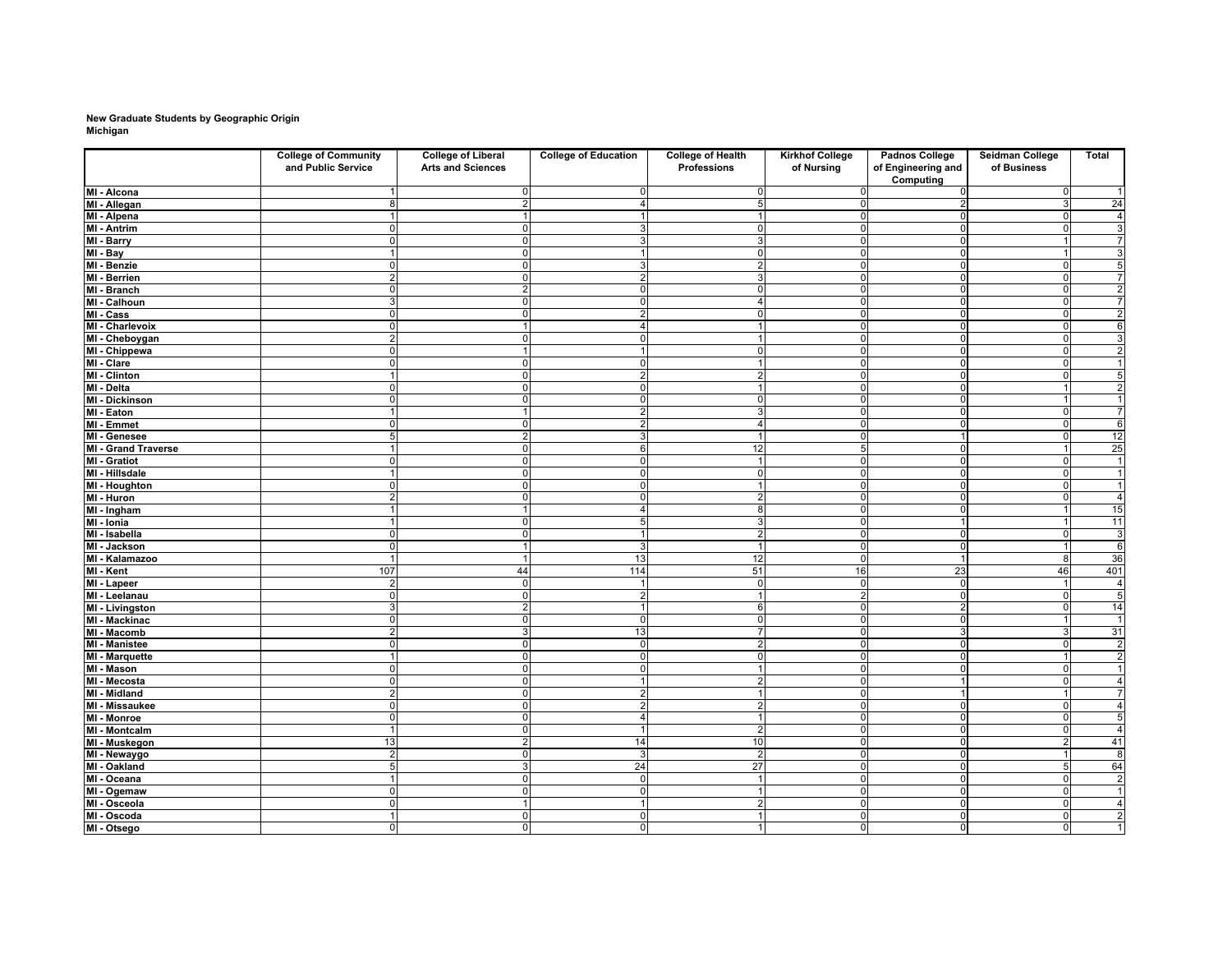|                       | <b>College of Community</b> | <b>College of Liberal</b> | <b>College of Education</b> | <b>College of Health</b> | <b>Kirkhof College</b> | <b>Padnos College</b> | Seidman College | Total |
|-----------------------|-----------------------------|---------------------------|-----------------------------|--------------------------|------------------------|-----------------------|-----------------|-------|
|                       | and Public Service          | <b>Arts and Sciences</b>  |                             | Professions              | of Nursing             | of Engineering and    | of Business     |       |
|                       |                             |                           |                             |                          |                        | Computing             |                 |       |
| MI - Ottawa           | 36                          | 15                        | 52                          | 21                       |                        |                       | 16 <sub>l</sub> | 152   |
| MI - Saginaw          |                             |                           |                             |                          |                        |                       |                 |       |
| MI - Sanilac          |                             |                           |                             |                          |                        |                       |                 |       |
| MI - Schoolcraft      |                             |                           |                             |                          |                        |                       |                 |       |
| MI - Shiawassee       |                             |                           |                             |                          |                        |                       |                 |       |
| MI - St Clair         |                             |                           |                             |                          |                        |                       |                 |       |
| MI - St Joseph        |                             |                           |                             |                          |                        |                       |                 |       |
| MI - Vanburen         |                             |                           |                             |                          |                        |                       |                 |       |
| MI - Washtenaw        |                             |                           |                             |                          |                        |                       |                 | 14    |
| MI - Wayne            |                             |                           |                             |                          |                        |                       |                 | 55    |
| MI - Wexford          |                             |                           |                             |                          |                        |                       |                 |       |
| <b>MICHIGAN TOTAL</b> | 221                         | 95                        | 335                         | 238                      | 30 <sup>l</sup>        |                       | 102             | 1067  |
| <b>MICHIGAN TOTAL</b> | 260                         | 92                        | 331                         | 261                      | 36                     | 36                    | 138             | 1154  |

**New Graduate Students by Geographic Origin**

**Other US**

|                       | <b>College of Community</b><br>and Public Service | <b>College of Liberal</b><br><b>Arts and Sciences</b> | <b>College of Education</b> | <b>College of Health</b><br>Professions | <b>Kirkhof College</b><br>of Nursing | <b>Padnos College</b><br>of Engineering and | Seidman College<br>of Business | Total          |
|-----------------------|---------------------------------------------------|-------------------------------------------------------|-----------------------------|-----------------------------------------|--------------------------------------|---------------------------------------------|--------------------------------|----------------|
|                       |                                                   |                                                       |                             |                                         |                                      | Computing                                   |                                |                |
| California            |                                                   |                                                       |                             |                                         |                                      |                                             |                                |                |
| Colorado              |                                                   |                                                       |                             |                                         |                                      |                                             |                                | 2              |
| Florida               |                                                   |                                                       |                             |                                         |                                      |                                             |                                | $\overline{2}$ |
| Georgia               |                                                   |                                                       |                             |                                         | $\Omega$                             |                                             |                                | $\mathbf{1}$   |
| <b>Illinois</b>       |                                                   |                                                       |                             | 10                                      |                                      |                                             |                                | 21             |
| Indiana               |                                                   |                                                       |                             |                                         |                                      |                                             |                                | 11             |
| lowa                  |                                                   |                                                       |                             |                                         |                                      |                                             |                                | $\overline{2}$ |
| <b>Maine</b>          |                                                   |                                                       |                             |                                         |                                      |                                             |                                |                |
| <b>Minnesota</b>      |                                                   |                                                       |                             |                                         | $\Omega$                             |                                             |                                |                |
| <b>Missouri</b>       |                                                   |                                                       |                             |                                         | $\Omega$                             |                                             |                                | 2              |
| Nebraska              |                                                   |                                                       |                             |                                         | $\Omega$                             |                                             |                                | 2              |
| <b>New Hampshire</b>  |                                                   |                                                       |                             |                                         | $\Omega$                             |                                             |                                |                |
| <b>New Jersey</b>     |                                                   |                                                       |                             |                                         | $\Omega$                             |                                             |                                |                |
| <b>North Carolina</b> |                                                   |                                                       |                             |                                         | $\Omega$                             |                                             |                                |                |
| Ohio                  |                                                   |                                                       |                             |                                         |                                      |                                             |                                |                |
| Pennsylvania          |                                                   |                                                       |                             |                                         | $\Omega$                             |                                             |                                |                |
| <b>South Carolina</b> |                                                   |                                                       |                             |                                         | $\Omega$                             |                                             |                                |                |
| <b>Texas</b>          |                                                   |                                                       |                             |                                         |                                      |                                             |                                |                |
| Virginia              |                                                   |                                                       |                             |                                         | $\Omega$                             |                                             |                                |                |
| Washington            |                                                   |                                                       |                             |                                         | $\sqrt{2}$                           |                                             |                                | 3              |
| Wisconsin             |                                                   |                                                       | $\Omega$                    |                                         | $\Omega$                             |                                             |                                | 4              |
| OTHER U.S. TOTAL      |                                                   |                                                       | $2\overline{5}$             | 39                                      |                                      |                                             |                                | 78             |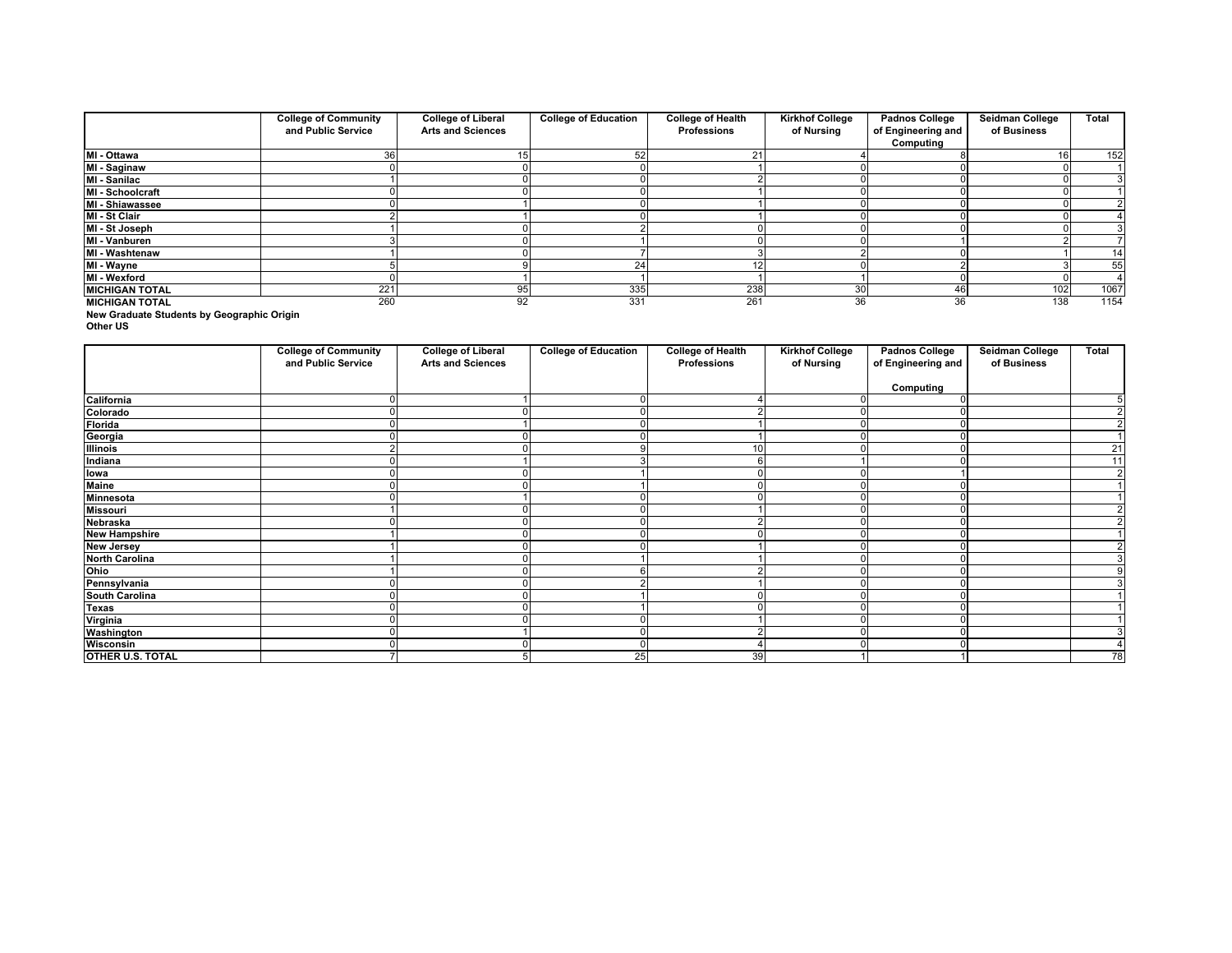# **New Graduate Students by Geographic Origin INTERNATIONAL**

|                            | <b>College of Community</b><br>and Public Service | <b>College of Liberal</b><br><b>Arts and Sciences</b> | <b>College of Education</b> | <b>College of Health</b><br>Professions | <b>Kirkhof College</b><br>of Nursing | <b>Padnos College</b><br>of Engineering and | Seidman College<br>of Business | Total                |
|----------------------------|---------------------------------------------------|-------------------------------------------------------|-----------------------------|-----------------------------------------|--------------------------------------|---------------------------------------------|--------------------------------|----------------------|
|                            |                                                   |                                                       |                             |                                         |                                      | Computing                                   |                                |                      |
| <b>Albania</b>             |                                                   |                                                       |                             |                                         |                                      |                                             |                                |                      |
| <b>Bangladesh</b>          |                                                   |                                                       |                             |                                         |                                      |                                             |                                | 2                    |
| Cameroon                   |                                                   |                                                       |                             |                                         |                                      |                                             |                                |                      |
| Canada                     |                                                   |                                                       |                             |                                         |                                      |                                             |                                | 2                    |
| China                      |                                                   |                                                       |                             |                                         |                                      |                                             |                                | 13                   |
| Cuba                       |                                                   |                                                       |                             |                                         |                                      |                                             |                                |                      |
| France                     |                                                   |                                                       |                             |                                         |                                      |                                             |                                |                      |
| Germany                    |                                                   |                                                       | n                           |                                         |                                      |                                             |                                |                      |
| Ghana                      |                                                   |                                                       |                             |                                         |                                      |                                             |                                | 3                    |
| India                      |                                                   |                                                       |                             |                                         |                                      | 10                                          |                                | 15                   |
| Indonesia                  |                                                   |                                                       |                             |                                         |                                      |                                             |                                | $\overline{4}$       |
| Iran                       |                                                   |                                                       |                             |                                         |                                      |                                             |                                |                      |
| Kenya                      |                                                   |                                                       |                             |                                         |                                      |                                             |                                | $\overline{1}$       |
| <b>Nepal</b>               |                                                   |                                                       |                             |                                         |                                      | 14                                          |                                | 18                   |
| Nigeria                    |                                                   |                                                       |                             |                                         |                                      |                                             |                                | 11                   |
| Poland                     |                                                   |                                                       |                             |                                         |                                      |                                             |                                | $\overline{2}$       |
| Saudi Arabia               |                                                   |                                                       |                             |                                         |                                      |                                             |                                | 3                    |
| Serbia                     |                                                   |                                                       |                             |                                         |                                      |                                             |                                |                      |
| <b>South Africa</b>        |                                                   |                                                       |                             |                                         |                                      |                                             |                                |                      |
| South Korea                |                                                   |                                                       |                             |                                         |                                      |                                             |                                |                      |
| Switzerland                |                                                   |                                                       |                             |                                         |                                      |                                             |                                |                      |
| <b>Thailand</b>            |                                                   |                                                       |                             |                                         |                                      |                                             |                                |                      |
| <b>Trinidad And Tobago</b> |                                                   |                                                       |                             |                                         |                                      |                                             |                                |                      |
| Vietnam                    |                                                   |                                                       | O                           |                                         |                                      |                                             |                                | 3                    |
| Zimbabwe                   |                                                   |                                                       | $\Omega$                    |                                         |                                      |                                             |                                | $\blacktriangleleft$ |
| <b>INTERNATIONAL TOTAL</b> | 8                                                 | 16                                                    | 11                          |                                         | 3                                    | 36                                          | 8                              | 87                   |

**New Graduate Students by Undergraduate GPA**

|                           | <b>College of Community</b><br>and Public Service | <b>College of Liberal</b><br><b>Arts and Sciences</b> | <b>College of Education</b> | <b>College of Health</b><br>Professions | <b>Kirkhof College</b><br>of Nursing | <b>Padnos College</b><br>of Engineering and | <b>Seidman College</b><br>of Business | Total |
|---------------------------|---------------------------------------------------|-------------------------------------------------------|-----------------------------|-----------------------------------------|--------------------------------------|---------------------------------------------|---------------------------------------|-------|
|                           |                                                   |                                                       |                             |                                         |                                      |                                             |                                       |       |
|                           |                                                   |                                                       |                             |                                         |                                      | Computing                                   |                                       |       |
| 1.00 to 1.99              |                                                   |                                                       |                             |                                         |                                      |                                             |                                       |       |
| 2.00 to 2.49              |                                                   |                                                       |                             |                                         |                                      |                                             |                                       | 18    |
| 2.50 to 2.99              |                                                   |                                                       | 64                          |                                         |                                      |                                             |                                       | 169   |
| 3.00 to 3.49              | 120                                               | 30                                                    | 143                         |                                         |                                      |                                             | 39                                    | 465   |
| 3.50 to 4.00              |                                                   |                                                       | 152                         | 150                                     |                                      |                                             | ວວ                                    | 520   |
| <b>Unreported</b>         |                                                   |                                                       |                             |                                         |                                      |                                             |                                       | 59    |
| <b>Mean Undergrad GPA</b> | 3.30                                              | 3.41                                                  | 3.36                        | 3.55                                    | 3.35                                 | 3.37                                        | 3.42                                  | 3.40  |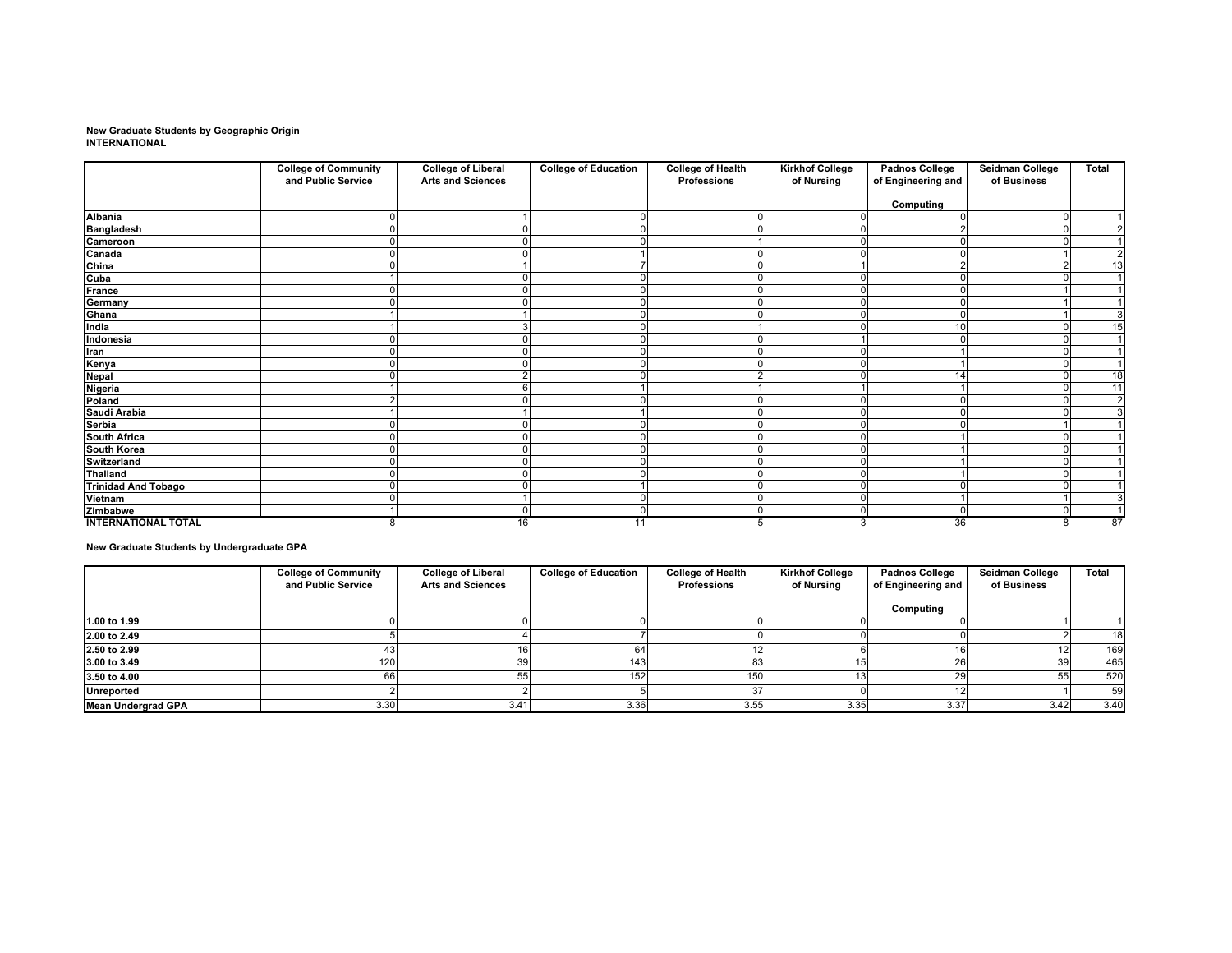## **New Graduate Students by Undergraduate Institution**

## **College of Community and Public Service College of Liberal Arts and Sciences College of Education College of Health Professions**

Grand Valley State University ( 115) Grand Valley State University ( 63) Grand Valley State University ( 168) Grand Valley State University ( 115)<br>Calvin College ( 12) Grand Valley State University ( 5) Western Michigan Un Calvin College ( 12) Calvin College ( 12) Calvin College ( 16) Michigan State University ( 5) Western Michigan University ( 18) Michigan University ( 18) Central Michigan University ( 16) Central Michigan University ( 16) Central Michigan University ( 7) Wayne State University ( 3) Hope College ( 13) Western Michigan University ( 14) Cornerstone University ( 7) (8) Aquinas College ( 2) (8) Michigan State University ( 13) (8) Hope College ( 8) Spring Arbor College ( 6) Grand Rapids Community College ( 2) Eastern Michigan University ( 11) Calvin College ( 6) Baker College ( 6) **Saker College ( 6)** Oakland University ( 2) **College ( 9)** Aquinas College ( 9) Grand Rapids Community College ( 6)

Central Michigan University ( 3) Central Michigan University ( 16) Central Michigan University ( 19) Aquinas College (5) Cornerstone University (8) Cornerstone University (8) Cornerstone University (8) Cornerstone University (4) Cornerstone University (8) Cornerstone University (4) Cornerstone University (8) Cornerstone U Hope College (5) The College (5) College (4) Nayne State University (7) College (5) Oakland Community College (4) Western Michigan University (5) The State University (5) The State University (5) Aquinas College (3) Davenport University ( 4) **Davenport University ( 4)** University ( 4) The University of Michigan-Ann Arbor ( 5) Northwestern Michigan College ( 3) Northwestern Michigan College ( 3) Saginaw Valley State University ( 4) Alb Saginaw Valley State University ( 4) Grand Rapids Community College ( 4) Albion College ( 2)<br>Castern Michigan University ( 3) Oakland University ( 4) Eastern Michigan University ( 3) **Eastern Michigan University ( 4)** Eastern Michigan University ( 4) Eastern Michigan University ( 4) Eastern Michigan University ( 3) Eastern Michigan University ( 4) Eastern Michigan Unive Northern Michigan University ( 4) Univ Of Michigan-Ann Arbor ( 3) Calvin College ( 3) Calvin College ( 3) Calvin College ( 3) Lansing Community College ( 2) Calvin College ( 3) Calvin College ( 3) Calvin College ( 3) Calvin College ( 3) Calvin College ( 3) Alma College ( 2) College ( 2) College ( 3) College ( 3) College ( 3) College ( 3) Univ Of Michigan-Ann Arbor ( 2) College ( 3) College ( 3) College ( 3) College ( 2) College ( 2) College ( 2) College ( 2) College ( 2) Col Grand Rapids Community College (2) Community College (2) Community College (2) Community College (2) Community College (2) Community College (2) Community College (2) Community College (2) Community College (2) Community C Northern Michigan University ( 2) The Contract of Contract Contract Contract Contract Contract Contract Contract Contract Contract Contract Contract Contract Contract Contract Contract Contract Contract Contract Contract C Univ Of Michigan-Flint ( 2) The College ( 2) Community College ( 2) Community College ( 2) Marygrove College ( 2) Univ Of Toledo ( 2) Baker College ( 2)

Michigan State University ( 2) University Univ Of Michigan-Ann Arbor ( 2)

Ferris State University ( 2) Central Michigan University ( 2) Western Michigan University ( 6)<br>This Of Michigan Channel Chiversity ( 5) Wichigan University ( 5) Wichigan State University ( 5)

## **Kirkhof College of Nursing Padnos College of Engineering and Computing Seidman College of Business**

Grand Valley State University ( 15) Grand Valley State University ( 67) Grand Valley State University ( 67) Calvin College ( 4) Aquinas College ( 2) Univ Of Michigan-Ann Arbor ( 2)